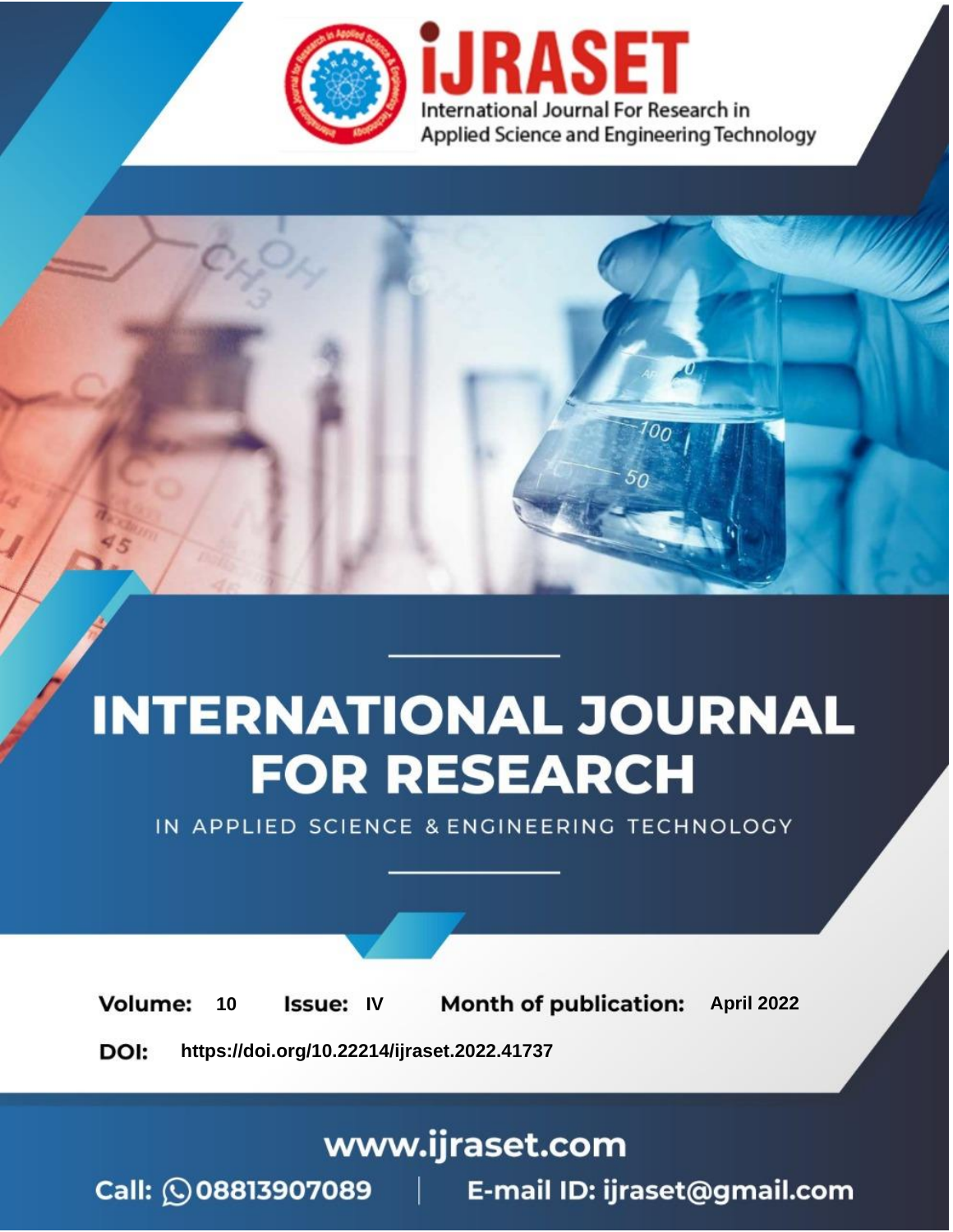

### **Design and Development of Road Cleaner Machine**

Atul Waghmare<sup>1</sup>, Dhawal Singanjude<sup>2</sup>, Siddhant Meshram<sup>3</sup>, Aniket Panchabhai<sup>4</sup>, Manish Talmale<sup>5</sup>, Punam Umale<sup>6</sup>, Ruchika Kamble<sup>7</sup>

*<sup>1</sup>Professor, Department of Mechanical Engineering, KDK College of Engineering, Nagpur, Maharashtra, India 2, 3, 4, 5, 6, 7Ug.Students, Mechanical Engineering, KDK College of Engineering, Nagpur*

*Abstract: Cleaning is that the main basic want for all people at large and it's necessary for daily routine method. the traditional road improvement machine is most generally utilized in several applications like example roads, railway stations, airports, hospitals, Bus stands, in multi floor buildings, faculties etc. additionally this machine uses human energy for its operating operation. In our project we have a tendency to square measure aimed to use simply on the market materials with low value and it may be simply made-up and straightforward to use and management. It's the higher different f or typical machine. Keywords: Eco friendly, Road Cleaner, Mechanically operated.*

#### **I. INTRODUCTION**

Cleaning has become a basic want for all people at large and it's inescapable daily routine method. the traditional road improvement machine is most generally utilized in railway stations, airports, hospitals, Bus stands, etc. Additionally this machine wants power for its operation. it's not user friendly likewise as eco-friendly. In summer time there's power crisis and most of the roads improvement machines aren't used effectively because of this drawback significantly. In our project we have a tendency to square measure mistreatment simply on the market materials with low value. it's the higher different for typical Machine improvement work may be physically strict and a necessity has been known to developed strategies for systematic engineering science analysis of latest merchandise. In recent years, floor improvement robots are becoming additional standard for busy and aging populations because of lack of employees. but in Asian nation, state is additional and therefore there's a necessity to develop less labor destined improvement machine. In recent years, typical floor improvement machines square measure most generally utilized in airports, railway stations, malls, hospitals and in several business places, as improvement is one among the necessary parameter for the sanitation and government laws. For maintaining such places, improvement the ground is that the major task that is critical.



Fig: Style and Development of Road Cleaner Machine.

#### **II. LITERATURE REVIEW**

*1)* "Design and economical to use. Analysis of operated by hand Floor improvement Machine"-The authors has been designed and analyzed manually Gutter brush: Brushes square measure tools composed of bristles operated floor improvement machine. From his analysis he that square measure mounted into a mounting board, and, like alternative types concluded the strain level within the operated by hand of brushes, they're elastic, flexible, and change to machine is among the safe limit. irregular or flat surfaces. because of these options, a gutter brush will reach tough or specific areas while not damaging the bristles or the surfaces to be sweptwing. Sandeep. J. Meshram et al 2016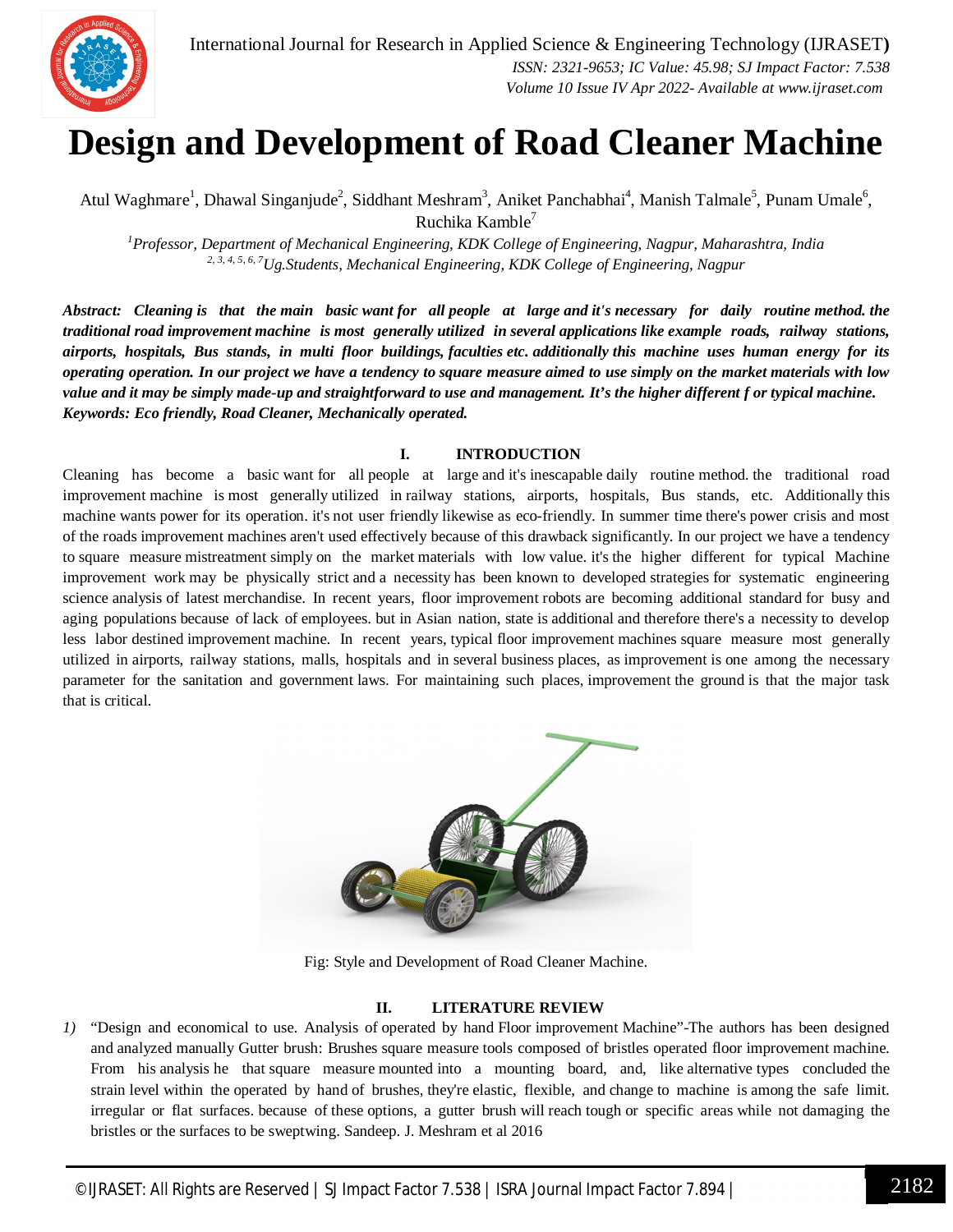

International Journal for Research in Applied Science & Engineering Technology (IJRASET**)**  *ISSN: 2321-9653; IC Value: 45.98; SJ Impact Factor: 7.538*

 *Volume 10 Issue IV Apr 2022- Available at www.ijraset.com*

- *2)* "Design and Development of wheeled vehicle Operated Street Cleaning Machine" He has developed the road improvement machine by wheeled vehicle operated. during this analysis article he framed a model particularly for geographical area. He over that the cleaning is a smaller amount effective wherever the road looks to be very rough and broken. Liu et al 201
- *3)* "Design and Wire ropes Scope of the project: Existing road clean strategies are fabrication of a tractor powered leaves collector machine 2 varieties i) Electrical operated ii) operated by hand. equipped with suction-blower system"- The authors Manual improvement could causes shoulder drawback due to explained concerning the fabrication of leaves collector machine continuous sweeping. Electrically operated road cleaner's by tractor powered with suction blower system. He has uses power to run the motor. In our project tframed the machine by mistreatment chassis, pump, blower, operated by hand road improvement machine is alternative gearbox, hydraulic jack. They over total power conception for avoiding such issues. It works very consumption of that machine is around 14634 W. expeditiously with regard to covering space. It's terribly M. Ranjith Kumar et al 2015

#### **III. PROBLEM IDENTIFICATION**

How mud has become the key downside of capital of Nepal city? pollution is one in all the rising and exponentially growing downside. One in all the key contributors of pollution is harmful soil dusts particle. Soil dusts square measure generated thanks to heavily growth of road, construction of buildings, electrical and physical science maintenance pole in roads etc. These dusts aren't cleansed in time by the metropolitan staff. owing to that, mud will increase in immense quantity and unfold all around by vehicles, commuters and native wind. Therefore, observant this downside we tend to tried to bring an answer by victimisation native resource and technologies providing quicker and economical work with zero energy consumption.

#### **IV. AIM OF PROJECT**

To develop a machine that helps in straight forward and fast cleanup to ge rid of the mud from road by the employment of scrubber that is rotate by victimisation wheel motion and it collect into assortment tank

#### **V. CONCLUSION**

A mechanical setup is intended with synergies of mechanics and mechanical systems to produce economical cleanup, each at floor and therefore the road surfaces. This project works implements the operated by hand eco-friendly road cleaner for road cleanup that reducing the value, human efforts likewise as time. it's the simplest various for machine-driven road cleanup machine throughout power crisis. it's found that the present road cleanup machines uses gasoline and diesel. It will cause pollution and conjointly the vibration made within the machine causes sound pollution. The machine is economical. Manual cleanup might cause shoulder downside thanks to continuous sweeping. the straightforward mechanisms used during this system makes the vehicle easier for operation.

#### **REFERENCES**

- [1] Muhammad KashishaikhGhaffar ,M.AadrilArshad ,NanadkishorS.Kale, Prof. D.M.Ugle (IJAERD,April 2018), style & development floor cleanup machine.
- [2] V.Kaliaselavn, P.Jagadeseswaran, M.Gopi, B. Rahulraj (Nexgen Technologies, jan 2018), Fabrication of recent road cleanup vehicle.
- [3] AshishPatil, PranavPatil, JaywantPatil, RohitIngawale , Amar Patil (IRJET, April 2018), style & development of road aspect cleanup machine.
- [4] Praveen H, Harish Gowda , Anil G Ramageri, PrasanaKulkarni (IJRASET, may 2018),Design and fabrication of useful ecofriendly cleanup machine.
- [5] A.V.V.Mukesh, DR. M VaraprasadaRao, Chaitanya MSRK, (IJESR, feb 2016), style and developmentof simplified road cleanup machine, changed technology.
- [6] Prof. Dr. A. Muniraj, Arvind, K. Kadamban, T. TirumalaiBalaji. style & Analysis of operated by hand ecofriendly road cleaner (IJARTET, April 2017)
- [7] Prof. RohidasWaykole, Mr.VedangPujari, Mr. Ajay Pawar, Mr.UmakantPatil,ElectromagneticScrabcollecting machine with vaccum system. (IRJET, May 2018).